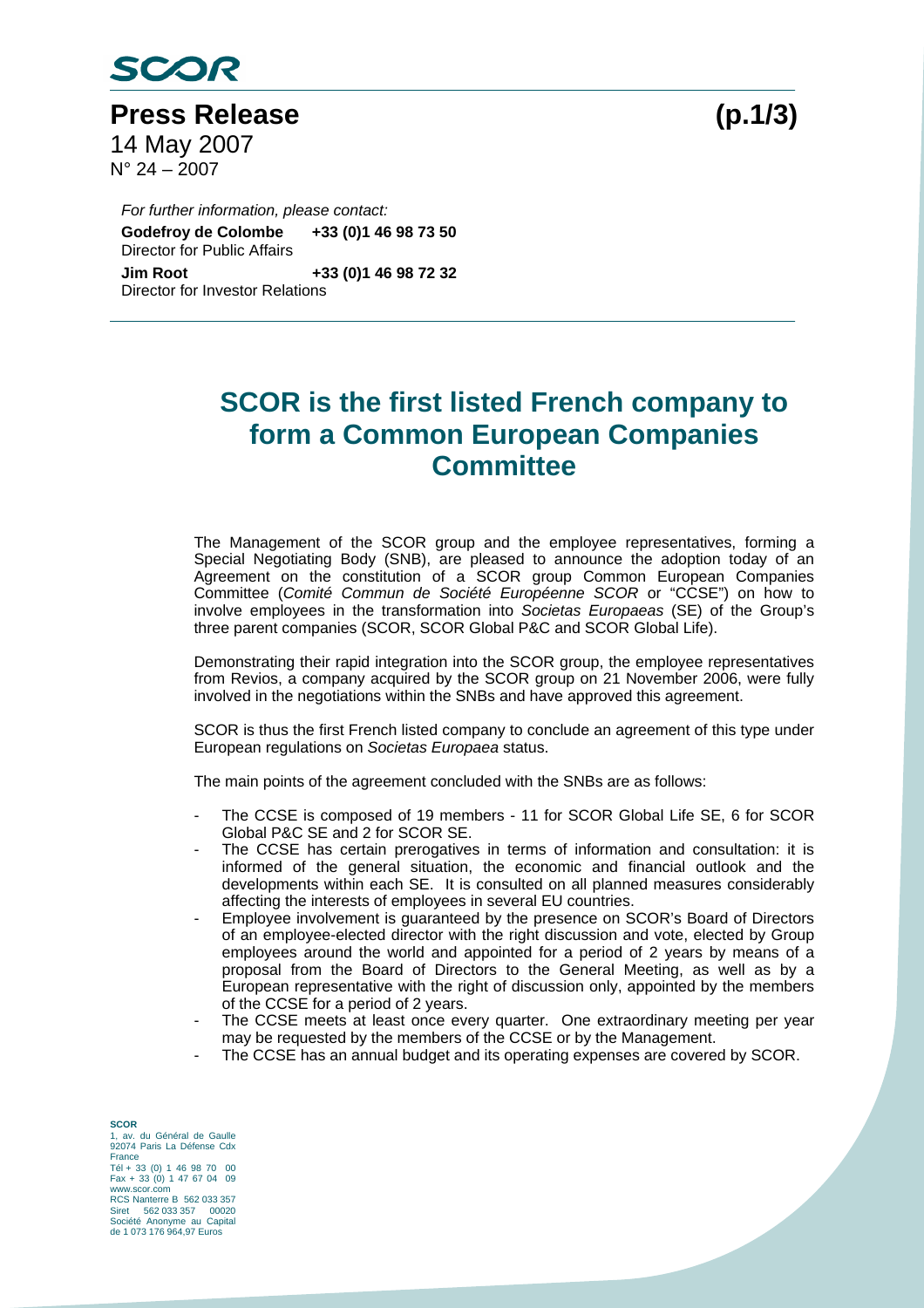This agreement demonstrates SCOR's desire to treat all of its employees fairly and equally. The agreement also demonstrates the quality and efficiency of employee/management dialogue within the SCOR group.

The negotiating process concerning the involvement of employees in the future SEs began in July 2006 with the constitution of the three SNBs, uniting employee representatives from each of the Group's entities located in the European Union. The SNBs met eight times beginning in 6 July 2006 in order to reach an agreement on employee involvement within the future *societas europaeas*, i.e. employee rights relating to information, consultation and participation. Following the acquisition of Revios in November 2006, the composition of the SNBs was modified to incorporate in January 2007 the employee representatives from Revios entities located in the European Union.

The agreement marks a decisive step in the constitution of *Societas Europaeas* from the SCOR group*.* This process can now be concluded rapidly.

The new legal regime of the S*ocietas Europaea*, which was created by a European Directive ruling dated 8 October 2001 and incorporated into French law by a ruling dated 26 July 2005 as well as by various application decrees, corresponds perfectly to the development needs of the SCOR group's structures. Societas Europaea status notably enables SCOR to strengthen the Group's multinational, European identity, to facilitate its acquisition transactions in Europe, and to improve its financial flexibility along with its versatility in terms of capital allocation.

## **2007 Communications Timetable**

2007 1st quarter Results and General Meeting 24 May 2007

## Forward looking statements

SCOR does not communicate "profit forecasts" in the sense of Article 2 of (EC) Regulation n°809/2004 of the European Commission. Thus, any forward looking statements, contained in this paragraph, should not be held as corresponding to such profit forecasts. Information in this communication relating to the Tender Offer include "forward-looking statements", including but not limited to statements that are predictions of or indicate future events, trends, plans or objectives, based on certain assumptions and include any statement which does not directly relate to a historical fact or current fact. Forward-looking statements are typically identified by words or phrases such as, without limitation, "anticipate", "assume", "believe", "continue", "estimate", "expect", "foresee", "intend", "may increase" and "may fluctuate" and similar expressions or by future or conditional verbs such as, without limitations, "will", "should", "would" and "could." Undue reliance should not be placed on such statements, because, by their nature, they are subject to known and unknown risks, uncertainties and other factors, which may cause actual results, on the one hand, to differ from any results expressed or implied by the present communication, on the other hand.

**SCOR**  1, av. du Général de Gaulle 92074 Paris La Défense Cdx **France** Tél + 33 (0) 1 46 98 70 00 Fax + 33 (0) 1 47 67 04 09 www.scor.com RCS Nanterre B 562 033 357 Siret 562 033 357 00020 Société Anonyme au Capital

de 1 073 176 964,97 Euros